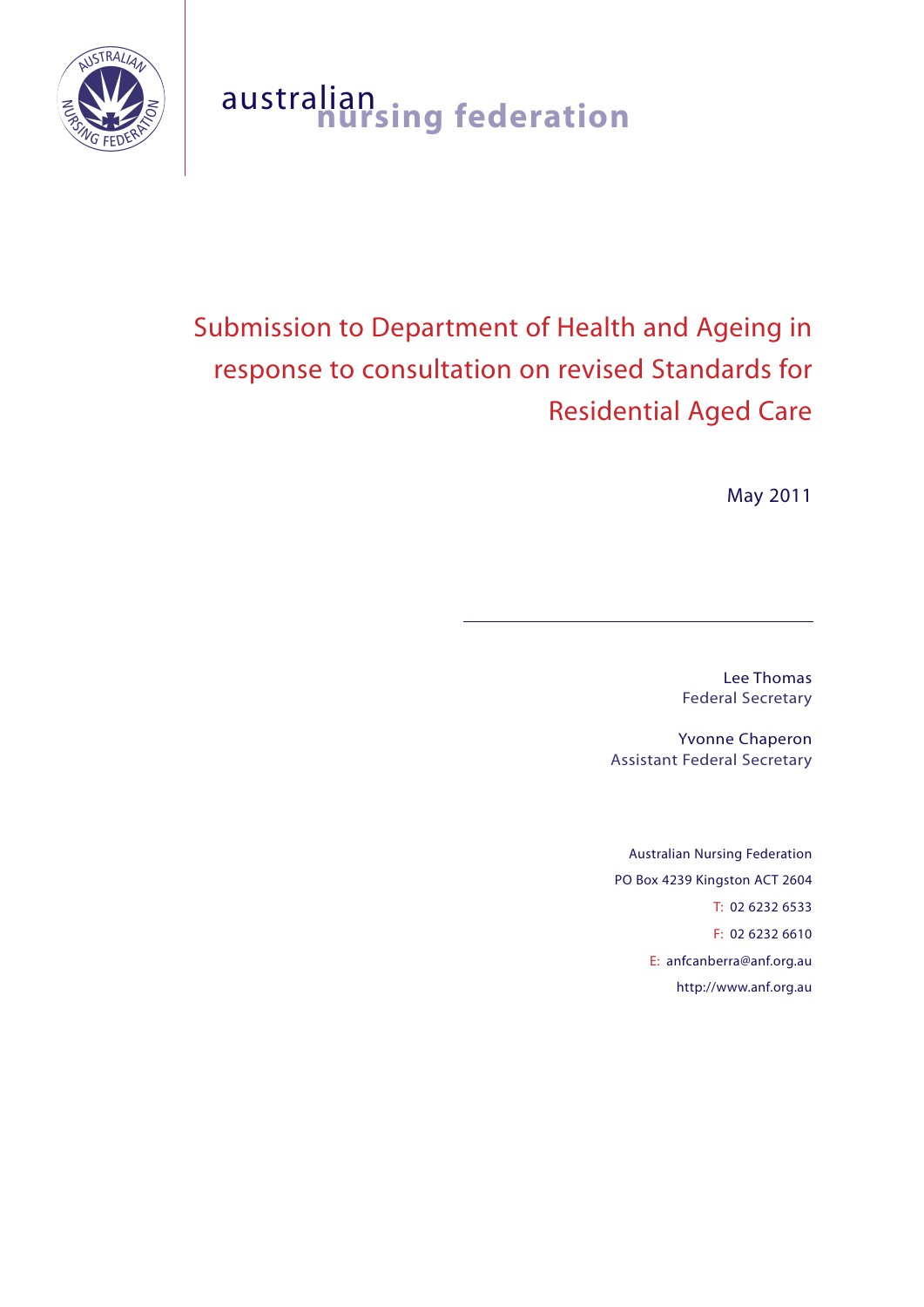# 1. Introduction

The Australian Nursing Federation (ANF) was established in 1924. The ANF is the largest professional and industrial organisation in Australia for nurses and midwives, with Branches in each State and Territory of Australia. The core business for the ANF is the professional and industrial representation of our members and the professions of nursing and midwifery.

With a membership of over 200,000 nurses, midwives and assistants in nursing, ANF members are employed in a wide range of enterprises in urban, rural and remote locations in both the public and private health and aged care sectors.

The ANF participates in the development of policy relating to: nursing and midwifery practice, professionalism, regulation, education, training, workforce, and socio-economic welfare; health and aged care, community services, veterans' affairs, occupational health and safety, industrial relations, social justice, human rights, immigration, foreign affairs and law reform.

Given the large cohort of ANF members (registered nurses, enrolled nurses and assistants in nursing) who work in the aged care sector, we have a keen interest in the revision of the Standards for Residential Aged Care. Specifically, the ANF contends that the Standards must reflect a capacity by the aged care facility to deliver safe, competent care to residents. This can only be assured when appropriately educated and adequate numbers of nursing staff are employed by the facility.

# 2. Standards for Residential Aged Care

# 2.1 Statement of Intent

**The Aged Care Accreditation and Standards (the Standards) have been developed based on legislation, research findings and evidence based practice nationally and internationally. These Standards and the regulatory framework in which they operate, should be viewed in the context of the Government's overall policy objectives for older people. These objectives have a focus on promoting the quality and accountability of aged care services delivered to older people, and to ensure appropriate regulatory response to risks of non-compliance with statutory obligations.**

The ANF considers that it is not necessary to outline the origin of the Standards in the *Statement of Intent*. The *Statement of Intent* should define the purpose, that is, the actual intent, of the Standards. The above statement should therefore be omitted from the next iteration of the Standards.

Suggested alternative wording for the statement is as follows:

*The intent of the Aged Care Accreditation Standards (the Standards) is to identify the quality and accountability expected of aged care services delivered to older people, and to ensure appropriate regulatory responses with statutory obligations are attached to risks of non-compliance by Approved Providers.*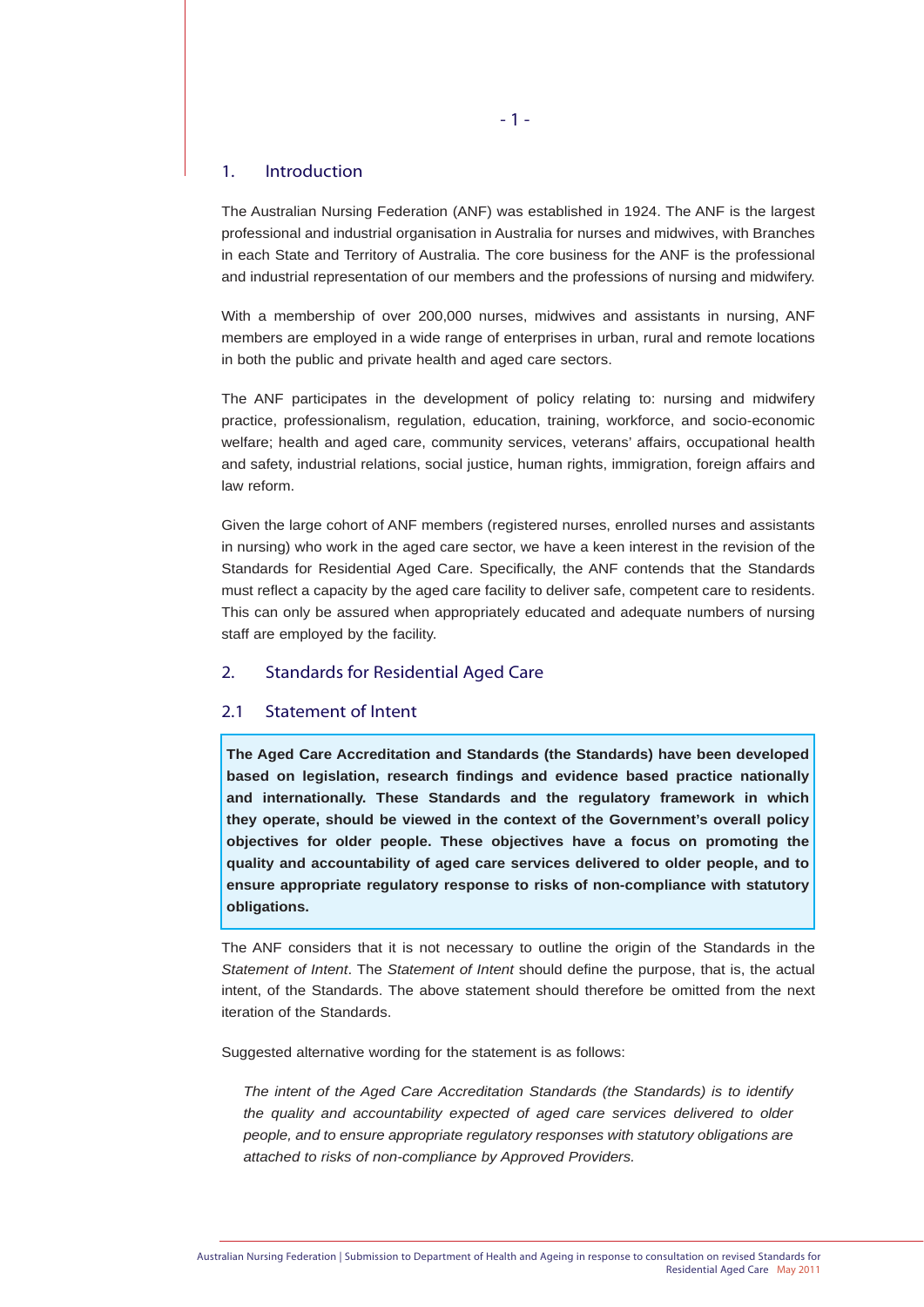It should be clear from the *Statement of Intent* that Approved Providers must comply with all the set Standards for the purpose of initial and/or ongoing accreditation at the time of audit by the Aged Care Standards and Accreditation Agency (the Agency). Further, that failure of an Approved Provider to comply with all 36 Standards may result in a facility being deemed non-compliant with the Standards and possibly sanctions being applied to the operations of the facility.

Given that there has been a move away from reference to 'nursing homes' to the current terminology of 'residential aged care facility' this should be reflected in the *Statement of Intent* and throughout the Standards. This does not detract from the creation of a homelike environment for residents. Rather, it acknowledges the fact that the older person has needed to be relocated to a residential aged care facility due to requiring more complex care than could be provided in their own home.

# **Each resident is different.**

The ANF suggests deleting this statement as it is not necessary to state the obvious.

**The Standards and expected performance statements apply to each resident's assessed care needs and preferences regardless of race, culture, language, gender, social and religious choices.**

The ANF suggests rewording the sentence to read:

*The Standards and expected performance statements apply to each resident's assessed care needs, reflecting their preferences and differences.*

The ANF suggests that the expected performance descriptor headings be amended to briefly state the issue. It is not necessary to include "providing" and "promoting" words in each heading, such as in Standard 3.

# 2.2. Standard 1 – Living in the Home

In line with previous comments this Standard will need rewording to "Living in the residential aged care facility".

# **Principle:** (page 3)

**Residents' overall health and wellbeing is promoted and maintained. The home acknowledges respects and promotes residents' individuality, equality and diversity. Residents' are supported to maintain their personal, civic and legal rights, and are assisted to maintain and exercise choice and control of their own lives while respecting the rights and needs of others.**

The following changes to the above draft Principle are suggested to strengthen the notion of 'promote':

*All residents living in the residential aged care facility are acknowledged individually, with strategies in place to respect and achieve their equality and diversity, by Approved Providers and staff employed in the facility. Residents' are supported to maintain their personal, civic and legal rights, and are assisted to maintain and exercise choice and control of their own lives while respecting the rights and needs of others".*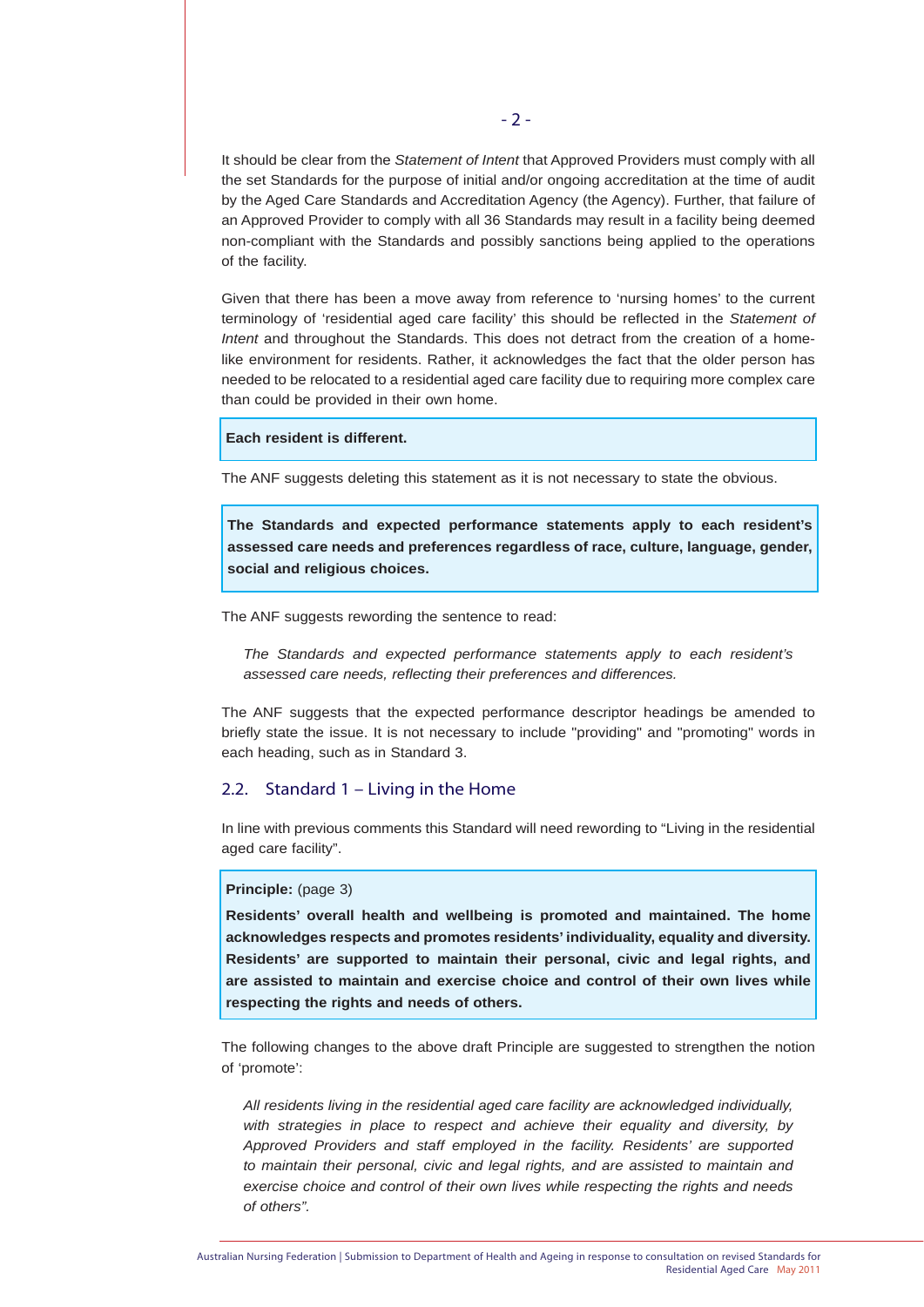**Expected Performance: 1.1 Providing information about services** 

**Each resident and/or their representatives, receives comprehensive information about the care and services provided and the risks upon entry to the home and at all stages of living in the home, written and communicated in plain language, to enable them to make informed choices and decisions about their care and lifestyle.**

The ANF suggests rewording to read:

*Each resident and/or their representatives, receives comprehensive information about the care and services provided and the facility's obligation in relation to governance and risk management, to enable them to make informed choices and decisions about their care and lifestyle. This information should be provided in writing and communicated in plain language, upon entry to the facility, at all stages of living in the facility and if circumstances change.*

**Expected Performance: 1.2 Promoting residents' rights and responsibilities**

**Each resident is assisted to understand and exercise their rights and responsibilities while not infringing on the rights of other people. This includes assistance for residents whose first language is not English or who are unable to read (e.g. low literacy, loss of sight).**

The ANF suggests amending this performance expectation to read as follows:

*Each resident, and/or their representatives, is assisted with understanding and exercising their rights and responsibilities, while respecting the rights of other people living in the facility.*

The second sentence suggested amendment is:

*This includes assistance for residents whose first language is not English, such as Aboriginal and Torres Strait Islander people and those of culturally and linguistically diverse backgrounds, or those who are unable to read (due for example to low literacy or loss of sight).*

**Expected Performance: 1.3 Each residents right to privacy, dignity and choice**

**Each resident's right to privacy, dignity and choice related to their care, living arrangements and personal information is recognised, respected, and acted upon.**

The wording of this performance criterion requires further refinement, as the expectation of the performance criteria should be to clarify what an Approved Provider is expected to have in place to achieve the Standard. Suggested amendment:

*Each resident is afforded the right to privacy, dignity, confidentiality and choice in their care. Assistance and support is offered by staff at all times that reflects the right of residents to have their privacy maintained, their personal information respected, and their lifestyle choices and personal relationships recognised.*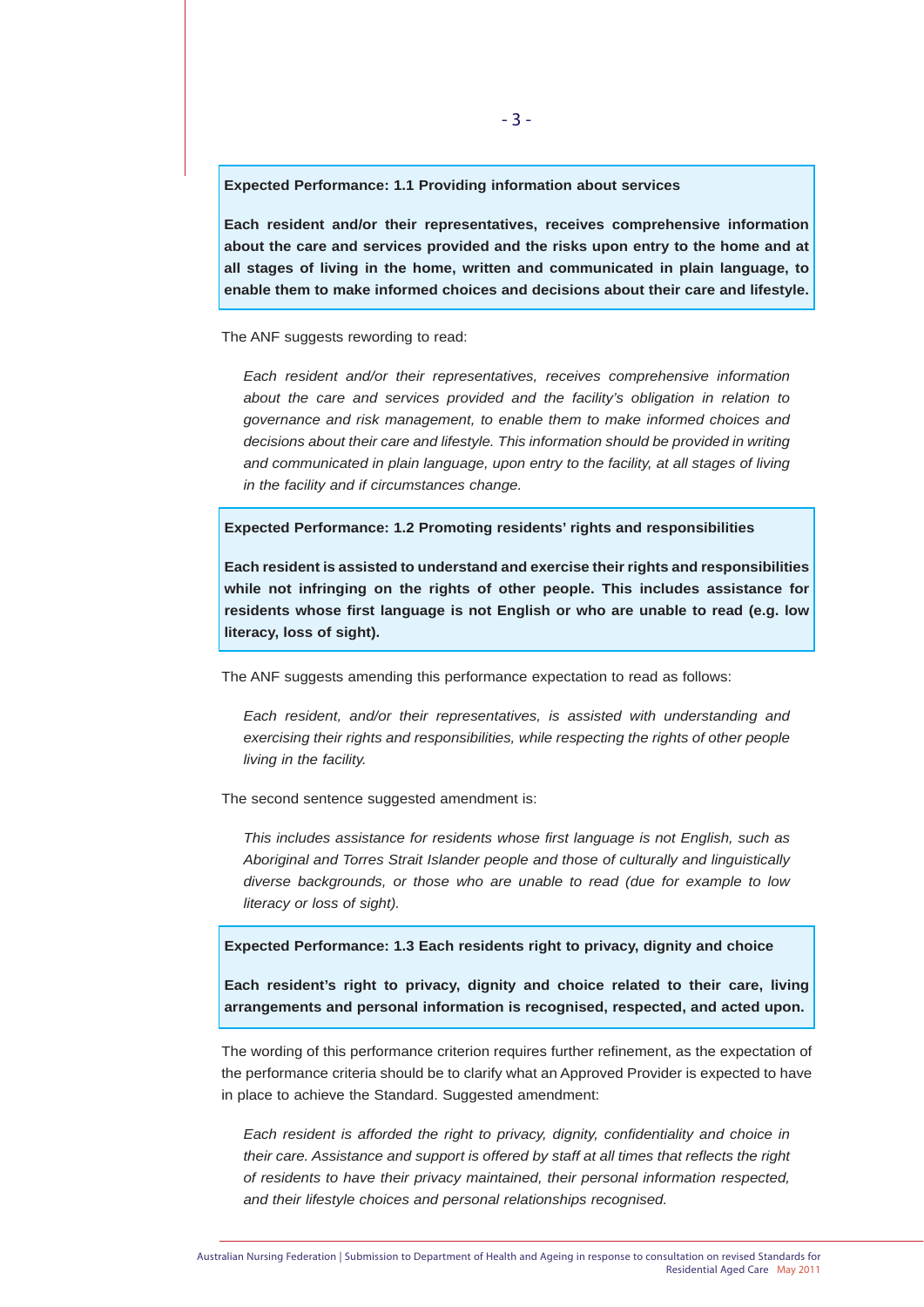This performance expectation can then be measured by evidence of the Approved Provider: providing staff with training which assists them in encouraging residents' independence or in offering information to facilitate residents in making choices; demonstrating that privacy is afforded to all residents through measures such as, doors on toilets/bathrooms, particularly in a shared facility, providing private space for personal care , for family to have private discussions or when dealing with sensitive and personal information about residents; and for end of life care.

#### **Expected Performance: 1.4 Responding to feedback and complaints**

**Residents' and representatives' feedback, and complaints are encouraged, acted upon promptly, fairly, confidentially and without retribution, and recorded so as to inform future service delivery. This includes access to external complaint mechanisms.**

Suggest rewording this expected performance to read as follows:

*Residents' and representatives' feedback - whether compliments or concerns -are encouraged, acknowledged promptly and acted upon appropriately within a risk management approach. The information gathered, whilst managing complaints, is recorded and may be used for improving future service delivery.*

#### **Expected Performance: 1.5 Promoting communication**

**Each resident receives assistance to communicate their care, social and emotional needs to staff and ways to interact with others in relation to those needs.**

This expected performance measure needs to be strengthened to reflect mechanisms to help the resident to communicate.

Suggested amendment:

*Each resident is assisted to communicate their physical, social and emotional care needs to staff. Residents are provided with mechanisms to interact with others about their needs, depending on their linguistic, auditory and mental capacity.*

# **Expected Performance: 1.6 Promoting social and leisure activities**

**Each resident is actively encouraged and assisted to participate in activities of interest to them, including social, cultural, religious, intellectual and recreational activities within and outside the residential care service.**

Suggested amendment:

*Each resident is actively encouraged and supported to choose to participate in activities of interest to them, including social, cultural, religious, intellectual and recreational activities within and outside the residential care service.*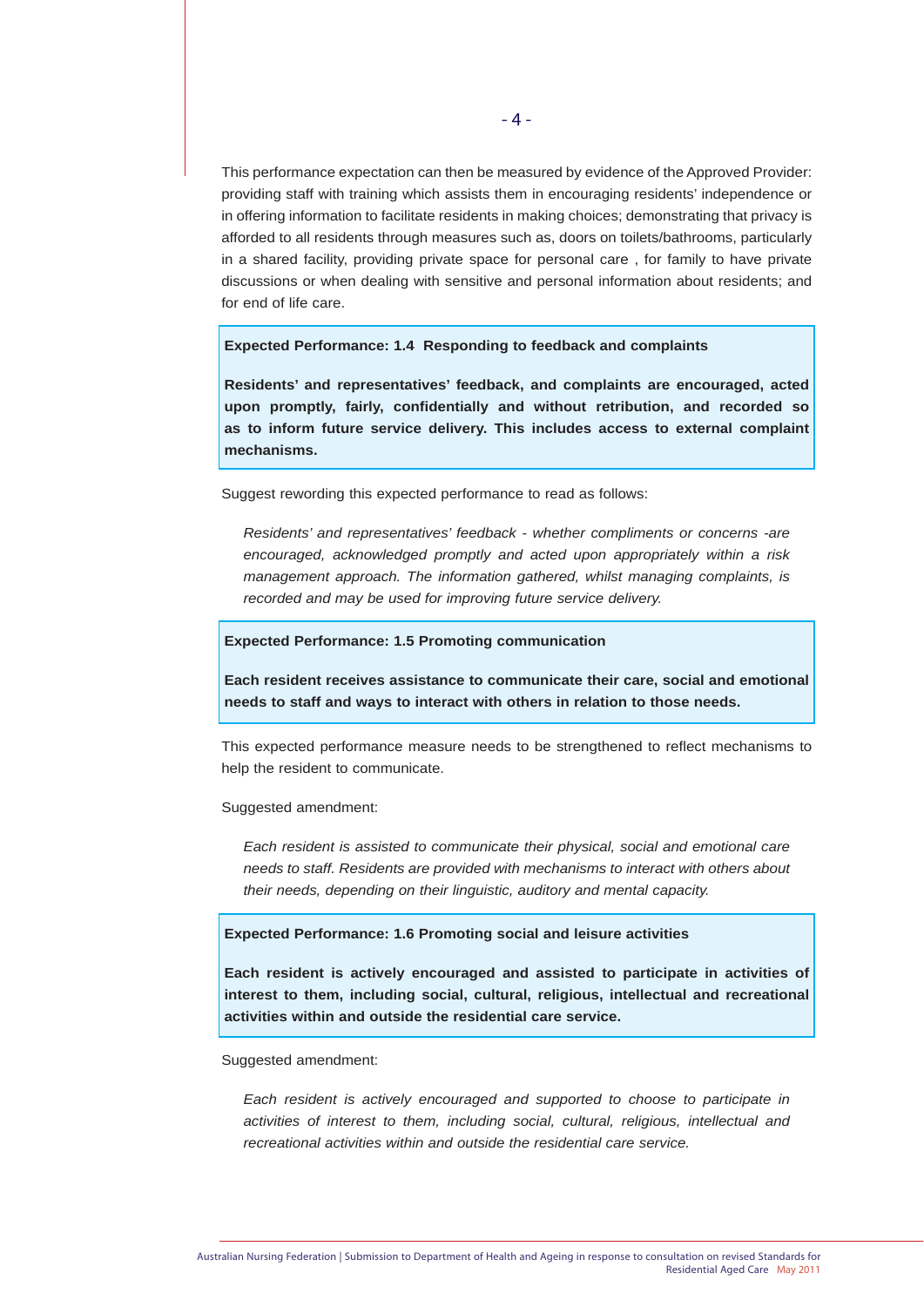#### **Expected Performance: 1.7 Providing hospitality services**

**Hospitality services are provided in a way that promotes each resident's quality of life. Outsourced services are selected and managed to ensure high standards of service.**

This statement gives the impression that hospitality services will always be outsourced which is not the case as some facilities have the capacity to undertake such services in-house. The amendment below is suggested to clarify that when the decision is made to outsource such services, that they must be managed in such a way that standards are maintained at a high level.

Suggested amendment:

*Hospitality services meet a high standard and are provided in a way that promotes each resident's quality of life. Where outsourced services are selected this must be managed to maintain the facility's standards of service.*

# **Expected Performance: 1.8 Promoting quality living environment**

**Residents live in safe, clean, comfortable and well maintained indoor and outdoor environments that meet the needs of the resident.**

Given that the aspiration of 'quality' pervades the whole document it is perhaps not needed in this expected performance statement heading. An alternative wording could be 'an optimal living environment'.

#### **Expected Performance: 1.9 Promoting safety**

**Each residents' physical safety and emotional well being are protected.**

Promoting safety applies across all three Standards and so an overarching statement could be included in the Statement of Intent on resident safety.

The residents' physical safety and emotional well being could actually be incorporated in 1.8 above relating to an optimal living environment, to read:

*Residents live in safe, clean, comfortable and well maintained indoor and outdoor environments that protect their physical safety and meet emotional well being needs.*

# 2.3 Standard 2 – Personal and Clinical Care

In line with previous comments this Standard will need rewording to "Living in the residential aged care facility".

#### **Principle:**

**Residents' physical, mental, spiritual, emotional, and cognitive health needs are promoted. Optimal outcomes are achieved through the assessment and provision of individual quality care and services. Services are based on practice informed by evidence in partnership with the resident (or their representative) and a healthcare team operating within their scope of practice.**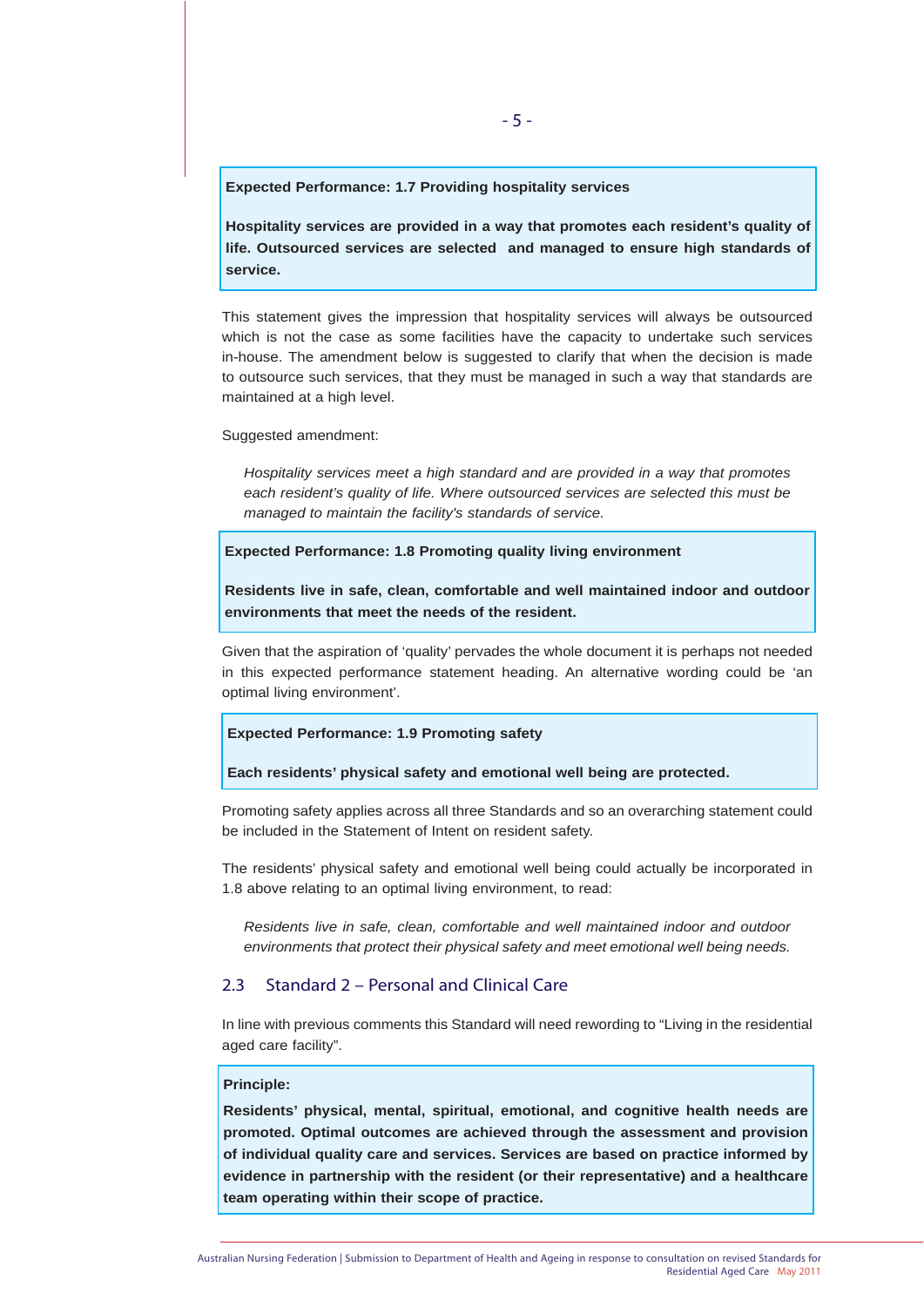The ANF proposes the above draft Principle be amended to read as follows:

*Aged care services are based on best practice evidence, legislative and regulatory requirements. Residents' physical, mental, spiritual, emotional, cultural and cognitive health needs are respected and promoted. Optimal care outcomes are achieved through the provision of individual quality care and services provided in accordance with the assessed care needs of individual residents. Residents' individual care plans are developed according to care needs as assessed by health care professionals, inclusive of the registered nurse or nurse practitioner, other members of the healthcare team operating within their level of competence, scope of practice and role and in collaboration with the resident (or their representative), in accordance with the Aged Care Act and its Principles.*

#### **Expected Performance: 2.1 Assessment and care planning**

**On admission each resident's health needs are assessed and their personal and clinical care and lifestyle preferences discussed and documented. This information is used to inform the resident's immediate and longer term care delivery. Care plans are developed and actioned and outcomes evaluated. The care plan is routinely updated to reflect further assessments and the needs of the resident.**

Amendments to the draft expected performance statement are suggested as follows:

*A plan of care is developed for each resident at the time of admission to the residential aged care facility, and used to inform short, intermediate and long term care delivery. The initial and on-going assessment, planning and management of care for residents is carried out by a registered nurse. The resident's personal and clinical care and lifestyle preferences are discussed and documented. Care plans are developed and implemented based on the nursing assessment and their outcomes reviewed and updated at regular intervals; and/or when the resident's condition changes from the original assessment.*

**Expected Performance: 2.2 Provision of clinical care and minimising functional decline**

**Each resident receives appropriate clinical care from competent personnel, including health care professionals, to proactively meet the residents' needs, promote optimal functioning, and minimise functional decline.**

Amendments suggested for this performance criterion are as follows:

*Each resident receives appropriate clinical care from competent personnel, including nursing, medical and allied health professionals who initiate care interventions for the prevention and minimisation of functional decline in the care domains of: cognition and emotional health; mobility; vigour and self-care; continence; nutrition; oral hygiene; dental health and skin integrity.*

The ANF suggests that there should be an additional performance statement about "personal" care, which is largely provided by assistants in nursing (however titled), under the direction or supervision of nursing staff and according to the care plan.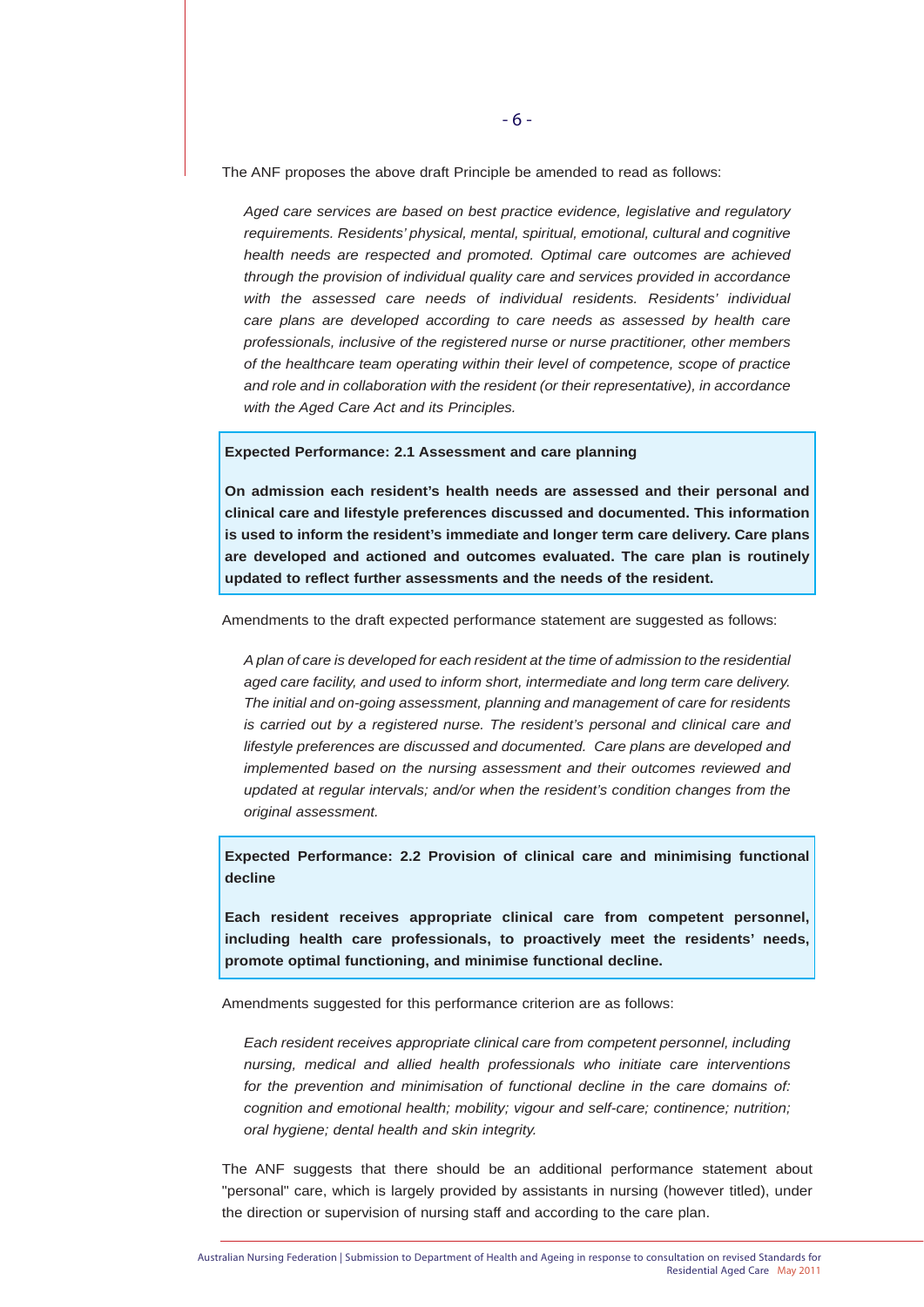**Expected Performance: 2.3 Provision of specialist care**

**Each resident's specialised care needs are identified and met by appropriate qualified personnel working within their designated scope of practice, in consultation with the resident/representatives and others (such as GPs and health professionals).** 

The ANF suggests that this performance criterion could be strengthened by amendments as follows:

*The specialist care needs of individual residents are assessed, planned, and implemented by the registered nurse in consultation with the resident or their representative and other health professionals where indicated. Each resident's specialised care needs are identified and met by appropriately qualified personnel working within their designated scope of practice, role and in accordance with the resident's assessed need.*

**Expected Performance: 2.4 Referral to health care professionals**

**Each resident is referred to a GP, specialist, dental and other health care professionals according to their assessed needs.** 

Given that the next performance criterion deals specifically with dental care, the ANF suggests that 2.4 be amended to have a broader focus, as follows:

*Each resident is referred to a general practitioner, medical specialist, nurse practitioner, allied health professional or service, in accordance with their request or their assessed needs.*

**Expected Performance: 2.5 Promoting oral hygiene and dental health**

**Each resident's oral hygiene and dental health is promoted and managed effectively.**

The ANF suggests amending this performance criterion as follows:

Each resident's oral hygiene and dental health is promoted and managed effectively including referral to a dentist or other dental health professional, in accordance with their request or their assessed need.

**Expected Performance: 2.6 Nutrition and hydration management**

**Each resident receives appropriate nutrition and hydration. The risk of malnutrition and dehydration are identified, managed and monitored, including associated unintentional changes in weight.**

The ANF suggests strengthening this performance criterion, as follows:

*Each resident receives appropriate nutrition and hydration. Residents' weight is regularly monitored and recorded, according to assessed care needs. The risk of malnutrition and dehydration is assessed, identified, managed and monitored. Nutritional supplements and feeding assistance are provided based on the residents' assessed needs.*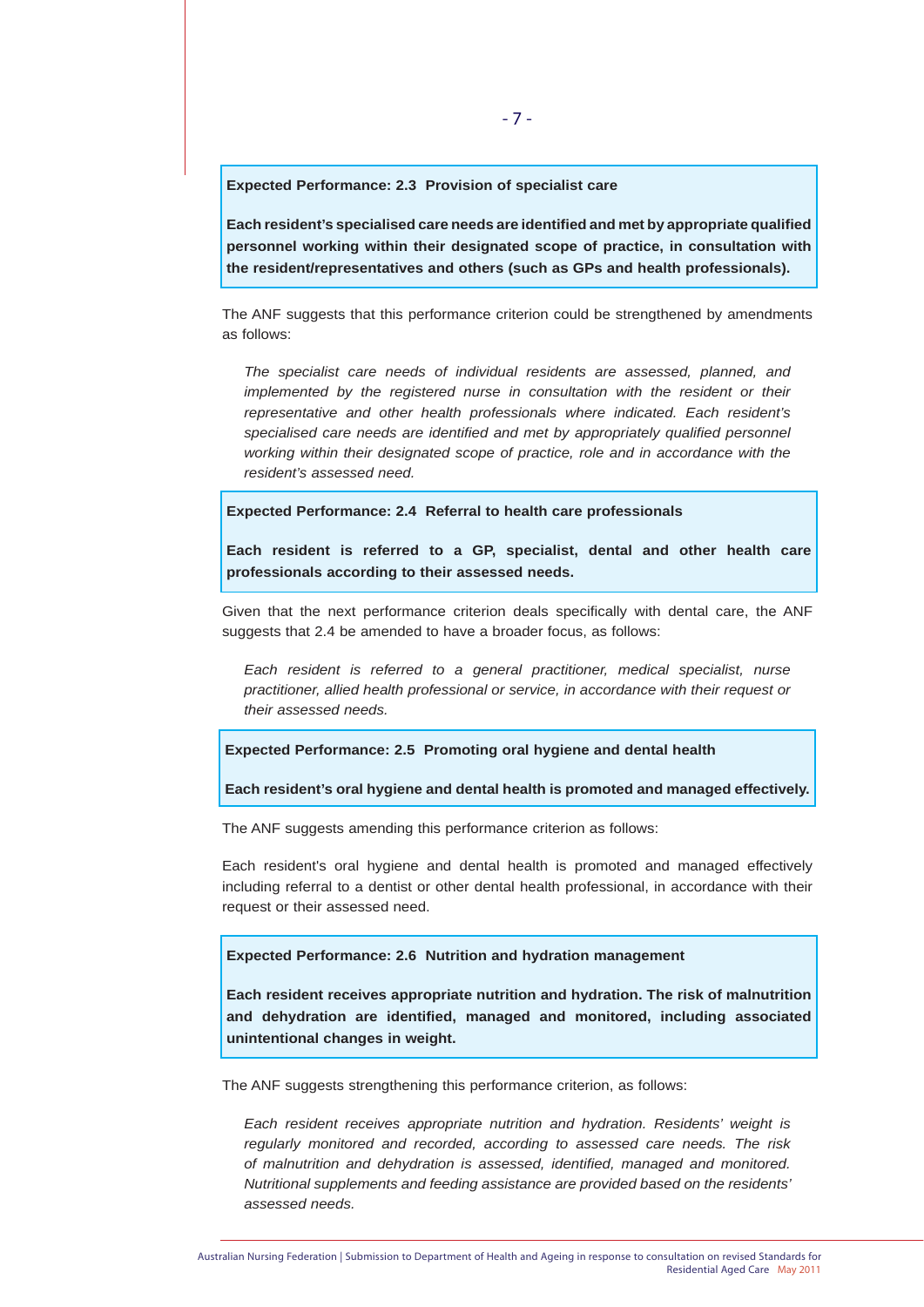**Expected Performance: 2.7 Continence Promotion and incontinence management**

**Each resident's continence is promoted and maintained where possible. Where a resident is incontinent the home manages the condition, monitors and responds to the needs of the resident, while promoting their privacy and dignity.**

Suggested amendment:

*Each resident's continence is assessed and optimal functioning maintained. Where a resident is incontinent the residential aged care facility manages the condition, monitors and responds to the needs of the resident, while promoting their privacy and dignity.*

**Expected Performance: 2.8 Promotion of skin integrity and wound management**

**Each resident's skin integrity is promoted. In the event of wounds, staff manage and monitor wounds effectively.**

The ANF suggests this performance criterion be amended as follows:

*Optimal skin integrity is promoted for each resident. In the event of wounds, residential aged care facilities have systems in place for wound management: assessment, identification of the aetiology of the wound, recording the treatment of choice, and effectively monitoring and evaluating wound healing, in consultation with relevant health professionals.*

**Expected Performance: 2.9 Falls prevention and management**

**A proactive approach is taken to reduce the risk of falls for residents. Post-fall recovery is managed and monitored effectively.**

The ANF suggests that an additional level of accountability be included in this performance criterion, with the following amendment:

*Adequate numbers of care staff are employed to provide supervision of residents in line with a proactive approach to reducing the risk of falls for residents. A falls risk assessment is undertaken for each resident as part of the care plan.*

*Post-fall recovery is managed and monitored effectively.*

**Expected Performance: 2.10 Promote cognitive and mental health and provide emotional support**

**Each resident's cognitive and mental health is understood, monitored and promoted, and emotional support is provided.**

Amendments are suggested for this criterion, as follows:

*Each resident's cognitive and mental health is assessed, understood, monitored and promoted, and emotional support is provided in accordance with identified needs.*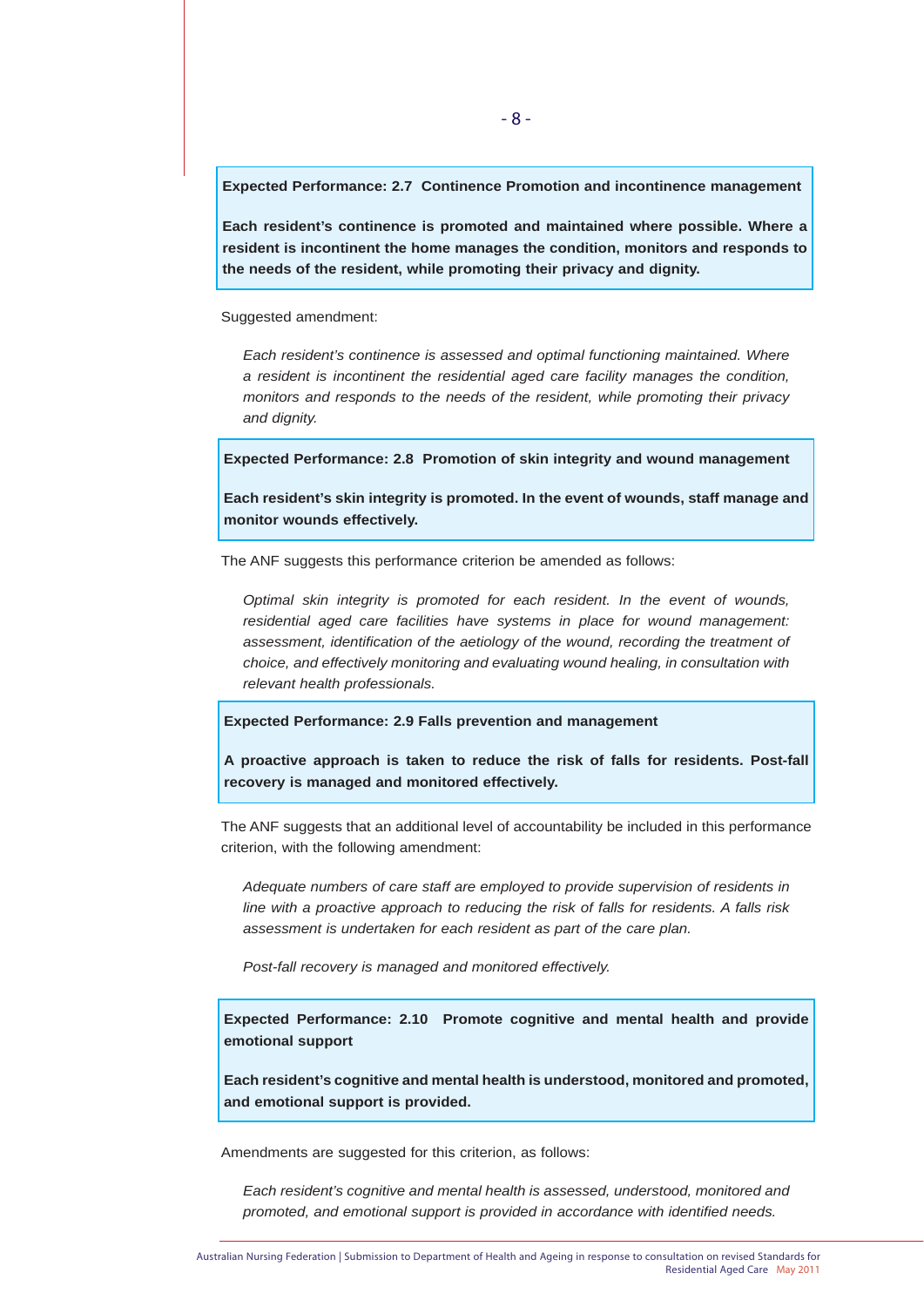#### **Expected Performance: 2.11 Behaviour management**

**Residents' behaviours that may present risk or disruption to self or others are recognised and understood, and effective responses are put in place including referrals as required. These are made in consultation with health professionals, staff and residents/representatives and balance the needs and rights of all residents and protect their health and safety.**

The ANF suggests amendments to this performance criterion, as follows:

*Approved Providers have systems in place to ensure health professionals are available to assess, evaluate and implement behaviour risk management strategies. Residents' behaviours that may present risk or disruption to self or others are recognised and understood, and effective responses are put in place including referrals as required to meet the needs and rights of all residents and protect their health and safety, while taking the least restrictive approach to restraint.*

#### **Expected Performance: 2.12 Pain management**

**Each resident is as free as possible from pain and their comfort is promoted. Pain and discomfort are monitored and managed effectively.**

Given that pain is sometimes not recognised in the elderly, particularly in those unable to communicate their discomfort, the ANF suggests this criterion be amended, as follows:

*The comfort of each resident is promoted. Approved Providers have systems in place to ensure pain and discomfort are recognised, monitored and managed effectively*  by health professionals through assessment, evaluation and implementation of *individualised pain management plans.* 

# **Expected Performance: 2.13 Medication management**

**Each resident's medication therapy is managed and monitored to promote effectiveness and safety of treatment and there are systems in place to mitigate the risk of an adverse drug event.**

Sound medicines management is critical to the health and well-being of older people. The ANF suggests the importance of this issue be reflected in an expanded performance criterion, as follows:

*Approved Providers promote the quality use of medicines. This includes procedures for effectiveness and safety of treatment, which mitigate the risk of an adverse drug event, namely: regular review of medicines by the prescribing medical officer or nurse practitioner; safe storage and handling of medicines; management of medicines by a registered nurse; administration of medicines by a registered nurse or an enrolled nurse authorised to do so; identified processes for those residents who are able to self-administer, including support for residents to self-administer medicines, by registered nurses, enrolled nurses and assistants in nursing; arrangements for pharmaceutical supply of medicines.*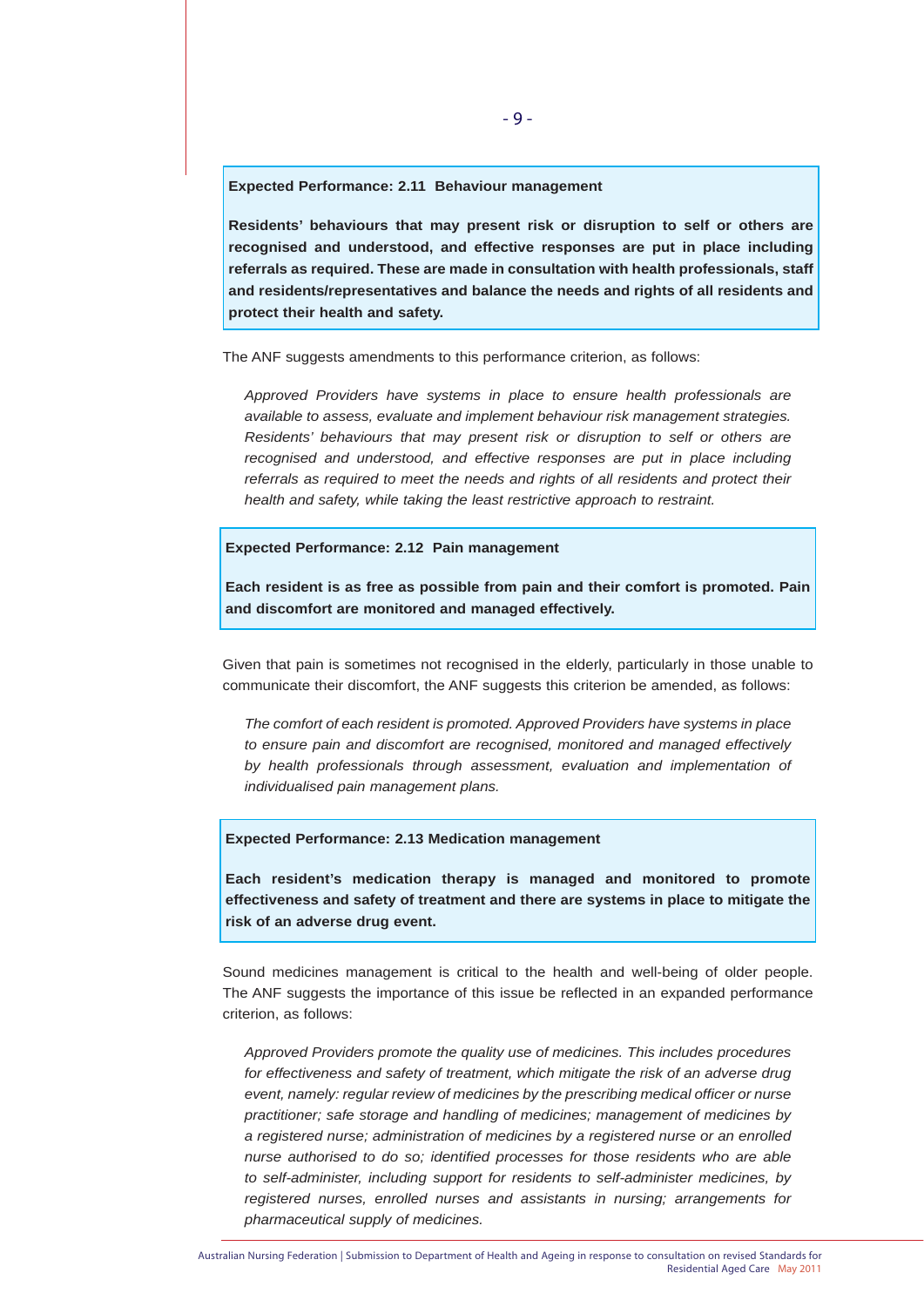#### **Expected Performance: 2.14 Infection prevention and control**

**An infection prevention and control program effectively identifies and mitigates the risk of infection including healthcare associated infection, and manages outbreaks when they occur.**

As elements of this performance criterion are unclear it is suggested that the wording is amended, as follows:

*Approved Providers demonstrate their infection prevention and control program is known to all key organisational staff, and, that this program effectively identifies and mitigates the risk of infection including healthcare worker and iatrogenic associated infection, and manages outbreaks when they occur.*

#### **Expected Performance: 2.15 Restraint**

**The approved provider promotes a restraint free environment. Homes can demonstrate all other options have been exhausted before restraint is employed. Each resident's needs are assessed and reviewed regularly in consultation with health professionals, staff and residents/representatives. The use of restraint (physical, environmental or chemical) is informed by evidence.**

The ANF provides amendments to this criterion, as follows:

*The Approved Provider promotes a restraint free environment. Restraint (physical, environmental or chemical) is only used as an instrument to aid in optimal outcomes for residents where Approved Providers can demonstrate that all other options to promote resident safety and comfort have been trialled, implemented and evaluated. Where the use of restraint has been authorised by the treating physician or other appropriately qualified health professional, each resident is assessed and reviewed, as specified in the care plan, in collaboration and consultation with relevant health professionals. The use of restraint must be clinically indicated, informed and supported by evidence, and is not considered as a care intervention.*

#### **Expected Performance: 2.16 Care handover**

**Each resident's care and safety is maintained by ensuring that care needs are communicated effectively during handover to staff within the home and between other care facilities.**

The ANF suggests the following expanded wording for this performance criterion:

*The Approved Provider promotes a work environment that incorporates a set timeframe on every shift for handover, where each resident's plan of care, general condition and ongoing care needs, incorporating their health and safety needs, is effectively communicated. This handover time is utilised as the mechanism to provide individual resident information to care staff within the facility. The Provider demonstrates effective mechanisms for handover with other care facilities, where clinically appropriate, to promote continuity of care.*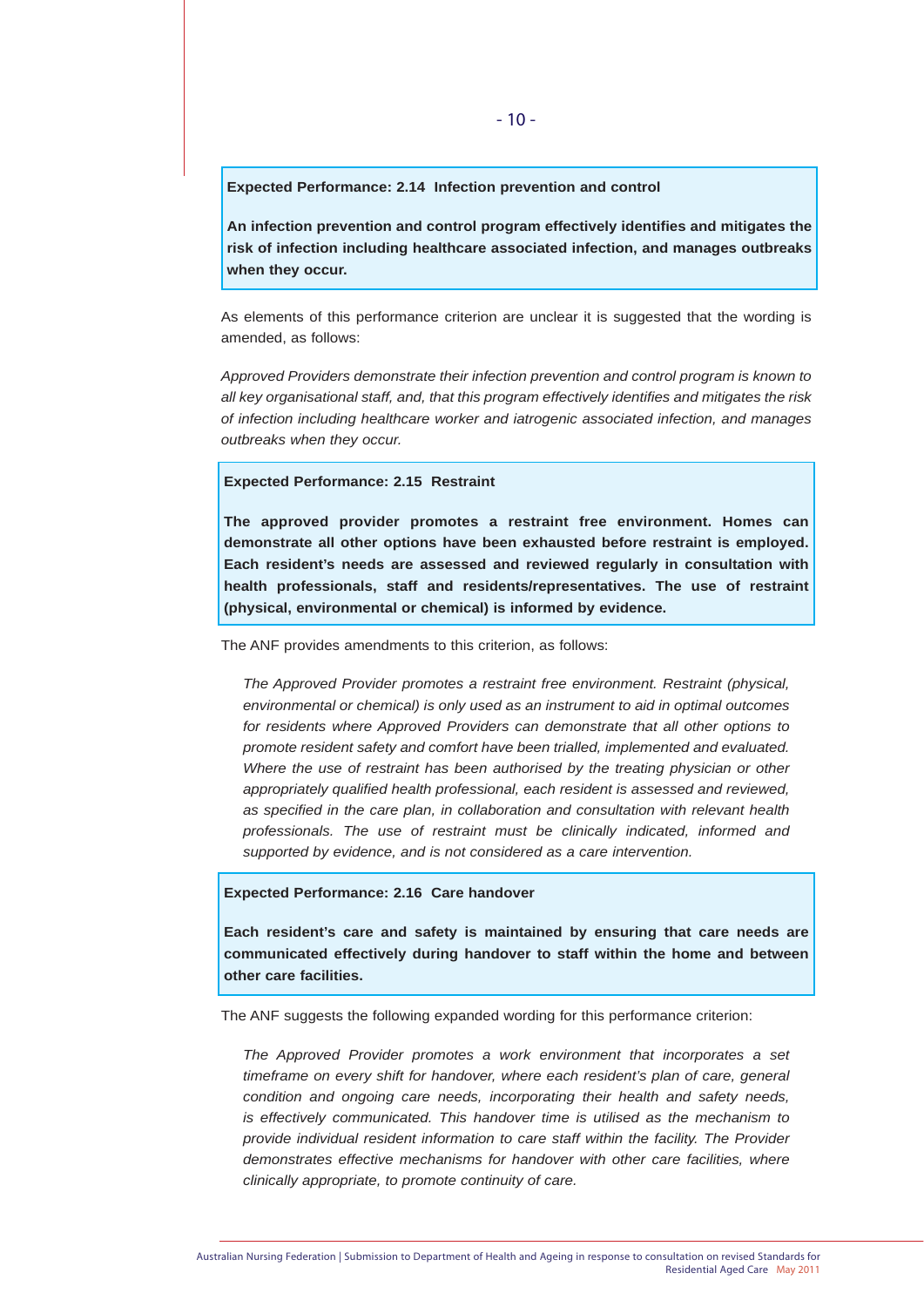#### **Expected Performance: 2.17 Advanced care planning**

**Approved providers act in a way that is not inconsistent with a resident's advanced care plan.**

The ANF has amended this criterion, as follows:

*Approved Providers have processes in place to ensure each resident's advanced care plan is known to all staff involved in their care. Approved Providers act in a way that is consistent with a resident's advanced care plan.*

#### **Expected Performance: 2.18 End of life care**

**The comfort and dignity of terminally ill residents are maintained through a palliative approach which ensures the early identification, assessment and provision of care delivery in a way that respects the resident's dignity and meets their social, physical, emotional and spiritual needs.**

The ANF suggests this performance criterion be amended as follows:

*Approved providers have systems and processes in place to promote the comfort*  and dignity of terminally ill residents. The facility demonstrates the implementation of *an evidence based palliative care pathway. The principles of this approach: identify the assessed care needs of residents with life-limiting conditions; manage common problems faced by residents requiring palliative care; recognise the knowledge base and required role and scope of practice of direct care staff with regard to the provision of optimal palliative care; identify internal strategies for the effective management of person centred care leading to the early identification, assessment and provision of care delivery in a way that respects the resident's dignity and meets their social, physical, emotional, cultural and spiritual needs.*

# 2.4 Standard 3 – Management of the Home

In line with previous comments this Standard will need rewording to "Management of the residential aged care facility".

# **Principle:**

**The governance and management systems and practices of the home support and promote quality care and services, continuous improvement, open disclosure and create a safe and stable environment for residents, staff and visitors.**

The Principle requires rewording to:

*The governance and management systems and practices of the residential aged care facility support and promote quality care and services, continuous improvement, open disclosure and create a safe and stable environment for residents, staff and visitors.*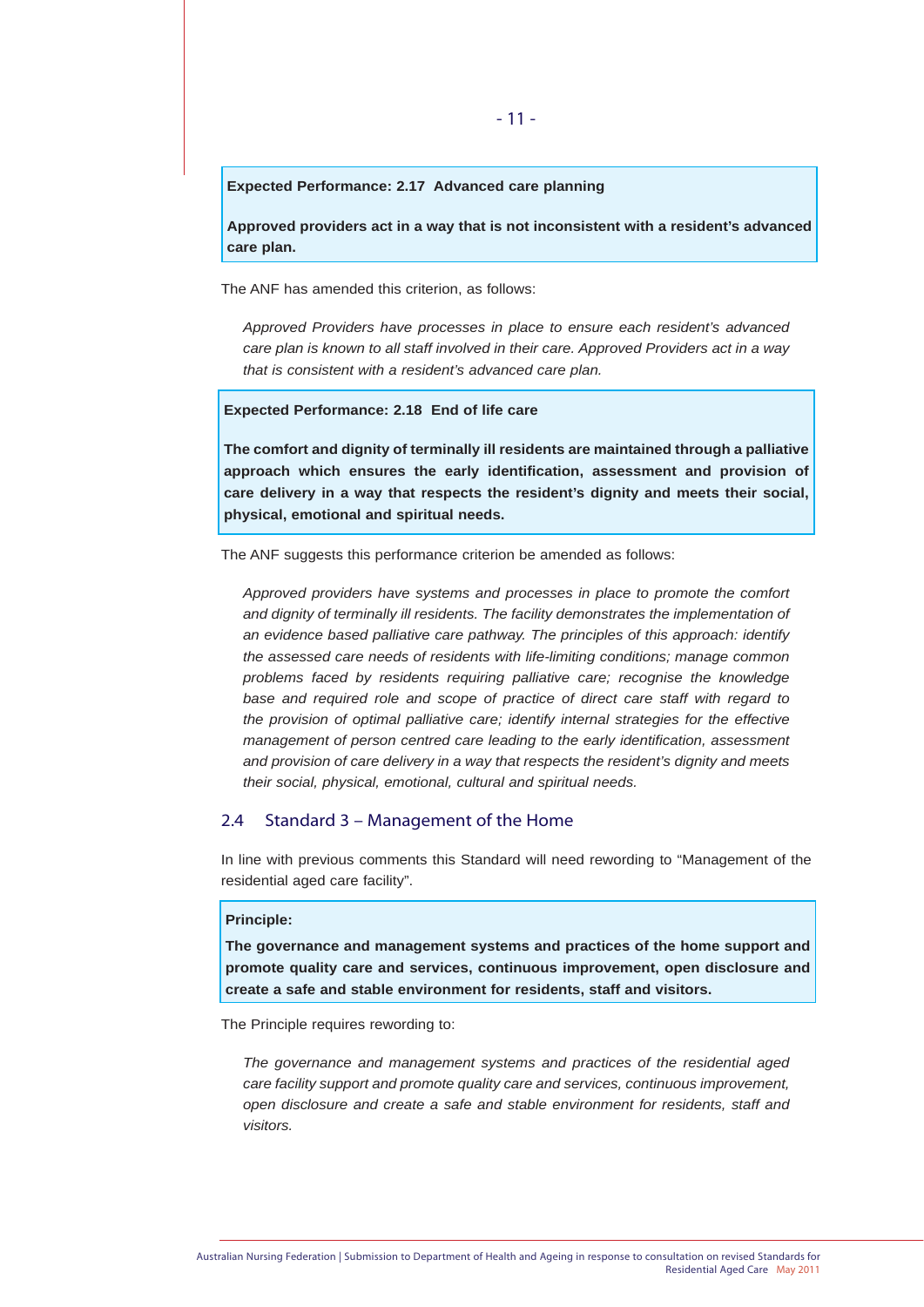#### **Expected Performance: 3.1 Governance**

**The governance systems and management practices are effective in leading and supporting the provision of safe quality care for residents in an environment that promotes continuous improvement and opportunities for innovation.**

The ANF suggests a minor amendment of this criterion, as follows:

*The governance systems and management practices are effective in planning, leading, and supporting the provision of safe quality care for residents in an environment that promotes continuous improvement and opportunities for innovation.*

#### **Expected Performance: 3.2 Risk management**

**The home identifies, prevents and manages risks to ensure the safety of residents, staff and visitors to the home.**

The following amendment to this criterion is suggested:

*The residential aged care facility identifies and implements governance and risk management systems and practices, to ensure the safety of all residents, staff and visitors to the facility.*

#### **Expected Performance: 3.3 Staff management**

**There are sufficient number and mix of competent and trained staff at all times with appropriate security clearance, to meet the needs of the residents and these Standards.**

The ANF provides significant suggested change to this performance criterion in line with industrial and professional practices for safe care, as follows:

#### *3.3 Skills Mix and Staffing*

*There are sufficient numbers and skills mix of registered and enrolled nurses and assistants in nursing (however titled) at all times, to safely meet the needs of the residents and these Standards.*

*Resident's care has been assessed by a registered nurse as to whether it is suitable to be delegated to an assistant in nursing. There are sufficient numbers and mix of qualified and competent direct care staff rostered to work, with appropriate security clearance, to safely meet the assessed care needs of residents and these Standards.*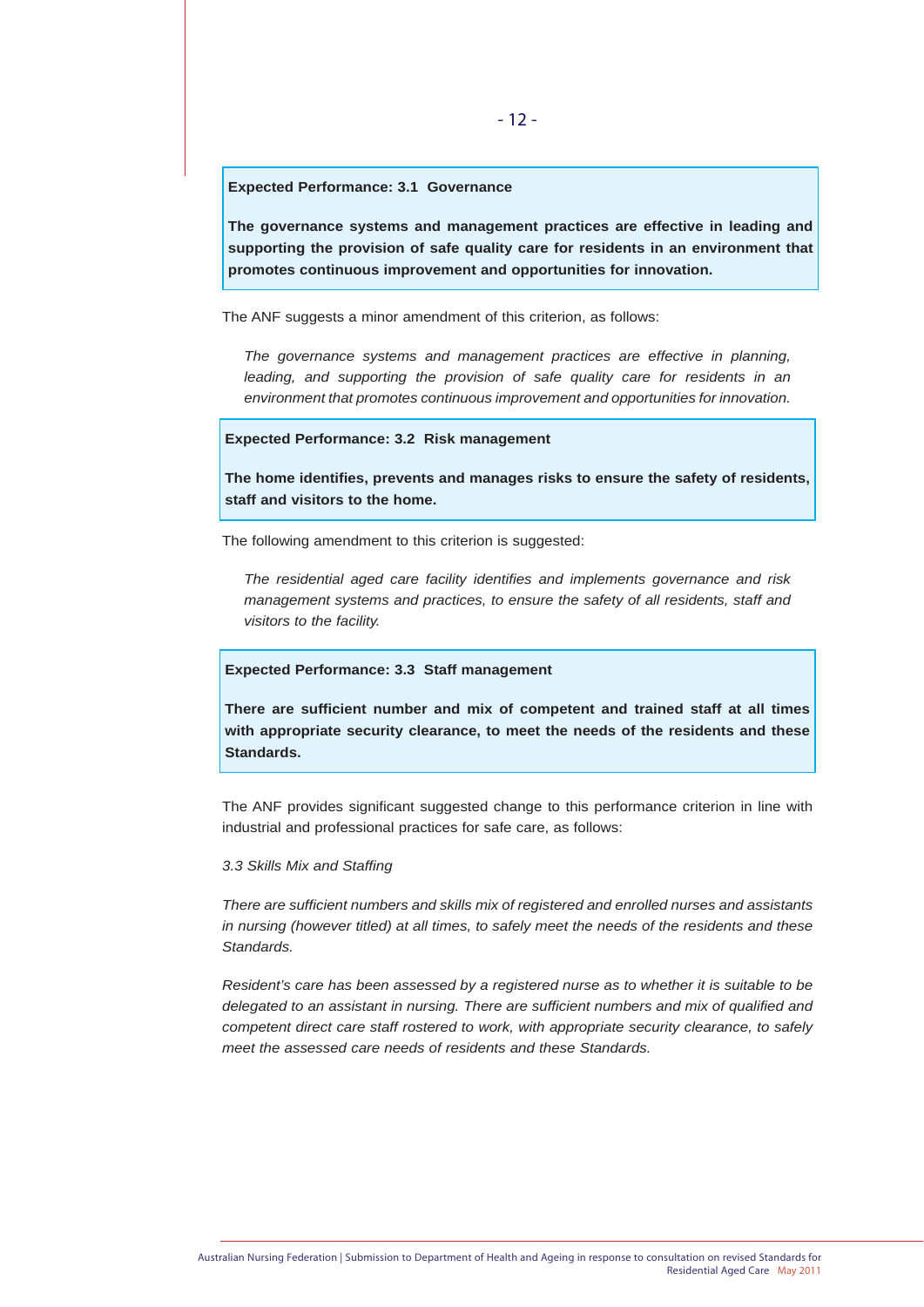#### **Expected Performance: 3.4 Education and training**

**Management and staff have appropriate knowledge and skills to perform their roles effectively now and into the future.**

The ANF amendments for this performance criterion are as follows:

*The residential aged care facility identifies and implements governance and risk management systems and practices, to demonstrate that management and direct care staff understand their role and scope of practice and have the knowledge and skill sets required to perform these work roles in accordance with legislation, standards and competencies expected for their employment positions, at all times*.

#### **Expected Performance: 3.5 Regulatory compliance**

**Policies and systems are in place to identify and comply with relevant legislation, regulatory requirements, professional standards and guidelines.**

The ANF suggests amending this performance criterion, as follows:

*The residential aged care facility identifies and implements policies and risk*  management systems and practices, to align with, and comply with, relevant *legislation, regulatory requirements, professional standards and guidelines.*

#### **Expected Performance: 3.6 Information system management**

**Information is collected, analysed, reported and disseminated to support quality care and service delivery.** 

The ANF suggests amending this performance criterion be amended as follows:

*The residential aged care facility identifies and implements information management systems for the collection, analysis, reporting and dissemination of information to support quality aged care and service delivery.*

#### **Expected Performance: 3.7 Continuous improvement**

**The care and services provided are continually monitored and improvement opportunities identified, implemented and evaluated.**

The ANF suggests additional wording, as follows:

*The care and services provided are continually monitored and improvement opportunities identified, implemented and evaluated. There is evidence that the views of residents, their representatives, staff, visiting health professionals, and members of the community, are considered in the continuous improvement processes.*